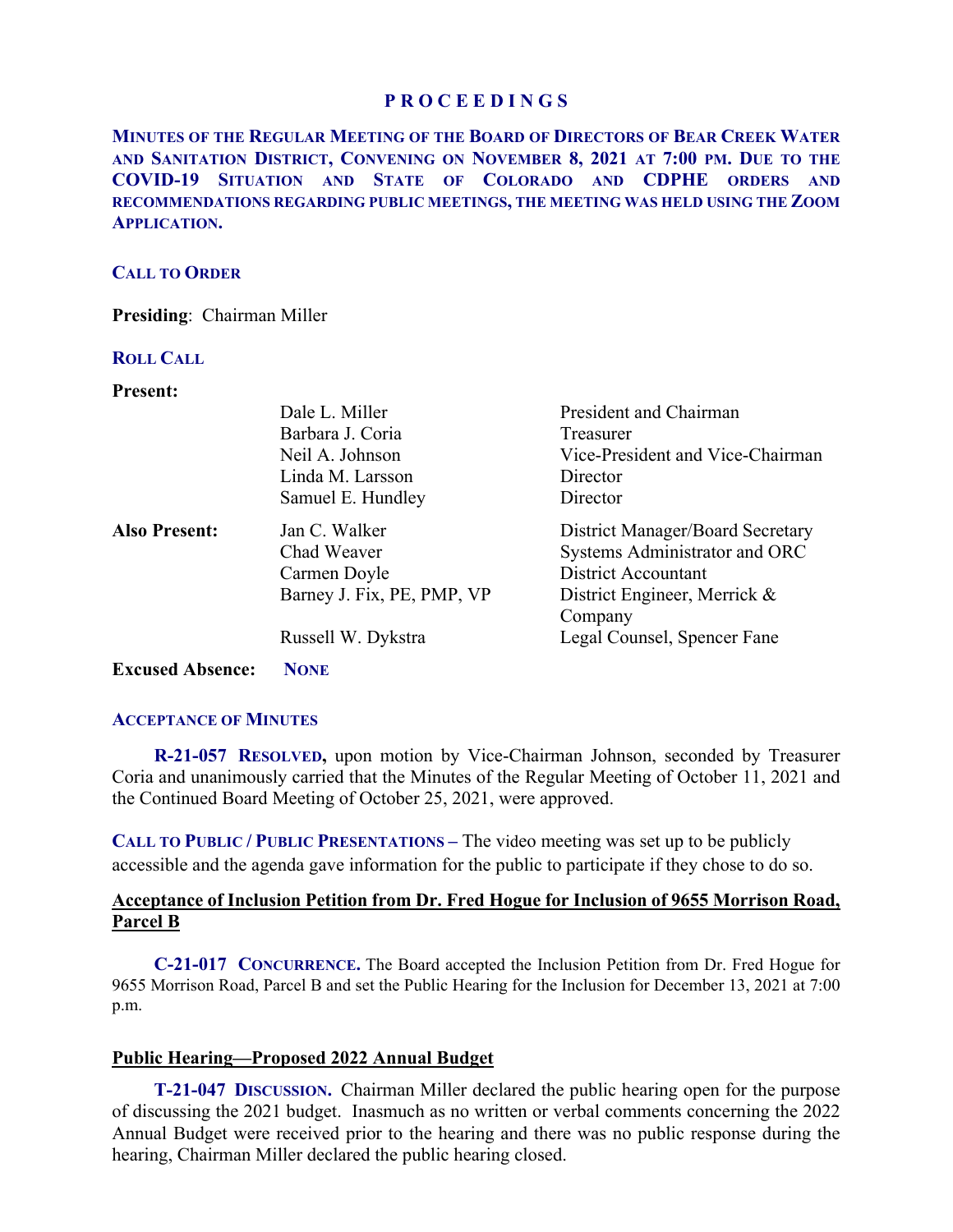# **MINUTES, NOVEMBER 8, 2021** PAGE **2**

## **DISTRICT ENGINEER'S REPORT**

## **2021 Field Operations and Maintenance (O&M)**

 **T-21-048 DISCUSSION** District Engineer Fix reported that next O&M meeting with staff will be held on December 15, 2021 if needed. The Operations and Maintenance inspections for 2021 are complete. The Draft of the 2022 O&M manual has been sent to the District office for review. Once comments are received, the O&M manual will be finalized for acceptance at the December 13, 2021 Board meeting.

## **Hodgson Park Phase 3**

 **T-21-049 DISCUSSION** This project is Phase 3 of the Morrison/Hodgson Park project which runs a 12-inch water line from S. Garland Court to the Garrison Street meter. It will require crossing two lots on S. Garland Court along the common lot line and then crossing S. Garrison Street to the meter. During the design period of the project, District Engineers have met with a boring contractor. The existing line in Garland Ct. may need to be replaced using a pipe bursting method and then trenched across S. Garrison Street. The District has contracted with Kumar and Associates to provide soil samples from the area.

### **Garland Court Sanitary Sewer Line Connection**

 **T-21-050 DISCUSSION** The Garland Court sanitary sewer connection project is a project the District has been trying to do for the past 18-20 years. This connection would connect at S. Garland Court and West Cornell Place, then run north into the City of Lakewood open space and connect to the Metro Water Recovery (formerly Metro Wastewater Reclamation District) sewer line. This connection would alleviate high flows of sewage from South Cornell Place, then west to S. Kipling Street, near the Victoria Village townhomes subdivision. District Engineer Fix has a conceptual plan of the location of the sewer line and is preparing a survey of this alignment. The District has met with the City of Lakewood and has determined that the City will allow the District to get an easement if the alignment is determined to be on the City of Lakewood property. Since Lakewood charges for the easements, the District is working to negotiate the price of the easement. Once the survey is performed, the District will set another meeting with the City of Lakewood.

### **Balsam Street Development**

 **T-21-051 DISCUSSION** District Engineer Fix reported that he had received the plans for the development at 3522 S. Balsam St.

## **Acceptance of the District Engineer's Report**

**R-21-058 RESOLVED,** upon motion by Treasurer, seconded by Coria Vice-Chairman Johnson and unanimously carried, that the District Engineer's Report be accepted.

 Preceding this action, the District Engineer's report of activities for October 2021 was presented, including an overview of future capital projects included in the District's Master Plan. A copy is attached hereto and made a part of the record.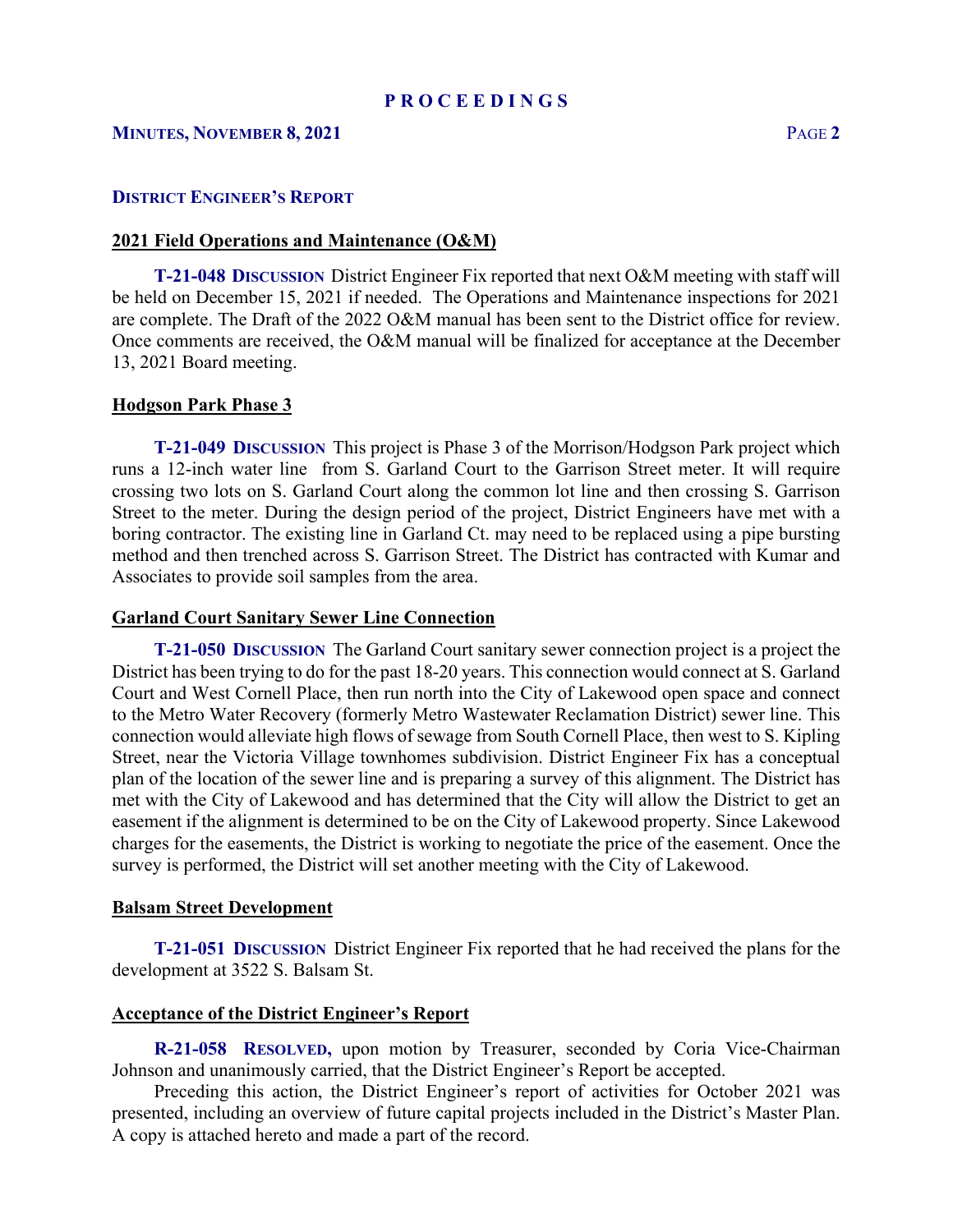## **MINUTES, NOVEMBER 8, 2021 PAGE 3**

### **Risk Analysis/Mitigation Plan for Utility Locates Including GIS/Key Map Updates**

 **T-21-052 DISCUSSION** Chad Weaver, Systems Administrator and Operator in Responsible Charge presented a flow chart showing a mitigation plan for utility locates for contractors and projects that include boring to avoid damage to water and sanitary sewer mains owned by the District. This plan will be added to the District's Standard Operating Procedures (SOP).

### **TREASURER'S REPORT**

### **Approval of Payment of Invoices and Payroll**

 **R-21-059 RESOLVED**, upon motion by Vice-Chairman Johnson, seconded by Director Hundley, and unanimously carried, the payment of invoices and payroll presented in the amount of \$62,314.57 was approved. A list is attached hereto and made a part of the record.

 Preceding this action, Treasurer Coria's reported that upon her review of the checks, Automated Clearing House (ACH) payments and payroll, she found them to be in order for approval by the Board.

#### **Approval of Treasurer's Report**

 **R-21-060 RESOLVED,** upon motion by Director Larsson, seconded by Vice-Chairman Johnson and unanimously carried, that the Treasurer's Report based on unaudited financial reports as of October 31, 2021 was accepted as presented. A copy is attached hereto and made a part of the record.

 Preceding this action, Treasurer Coria reported that the Federal Funds Rate is unchanged and remains at 0 to 0.25%. One Certificate of Deposit matured and one government sponsored enterprise (GSE) investment was called in October. District Manager Walker has reinvested funds with callable GSEs and a Treasury Note. District Manager Walker and Treasurer Coria have continued to consider various investment options to maintain the safety of the investments and to receive the best rate possible and continue the laddering of the investments.

## **BUDGET COMMITTEE**

#### **Adoption of the 2022 Annual Budget**

 **R-21-061 RESOLVED,** upon motion by Treasurer Coria, seconded by Director Hundley and unanimously carried that the Chairman is authorized to Sign a Resolution to Adopt the 2022 Annual Budget, to Set Mill Levies and the 2021 Certification of Mill Levies for Property Tax Collection in 2022 and to Appropriate Sums of Money for 2022, subject to adjustments resulting from Jefferson County's revision of property values.

Preceding this action, District Manager Walker presented the 3<sup>rd</sup> Draft of the 2022 Budget. Ms. Walker explained that this version of the budget include the preliminary Assessed Valuation amounts from Jefferson County. The final Assessed Valuation should be sent in late November. District Manager Walker will then calculate the 2022 Mill levy using the final Assessed Valuation and revise the property tax revenues and mill levy amounts to the 2022 Budget. These final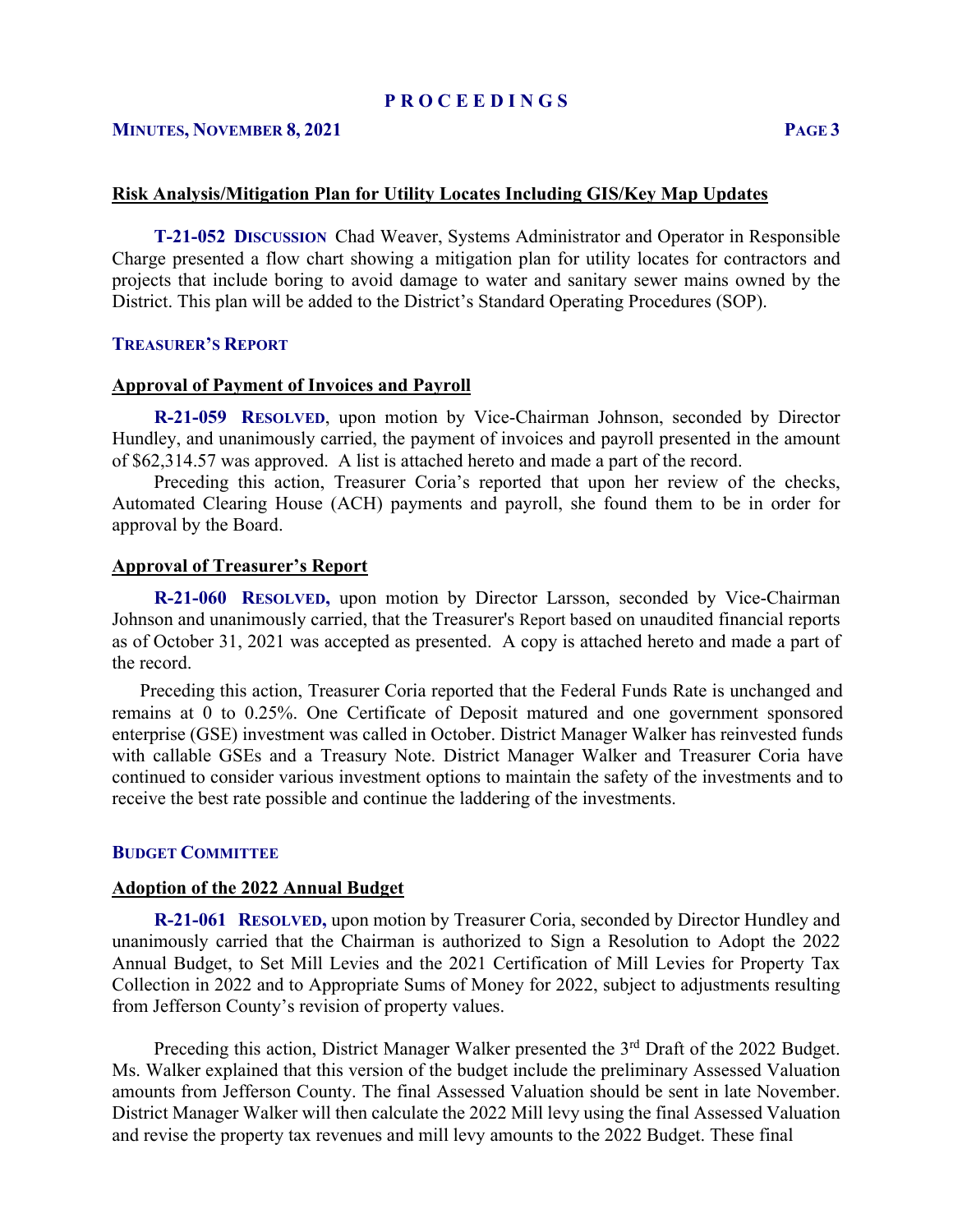calculations are due to Jefferson County by December 10, 2021. Chairman Miller will need to sign the Budget Resolution before the December 13, 2021 Board meeting to meet the deadline for Jefferson County.

 The budget committee recommended that the annual sanitary sewer rates NOT be increased for 2022. After review of the costs of Metro Water Recovery (formerly Metro Wastewater Reclamation District) sewage treatment charges, billing, operations and maintenance expenses, capital improvement project, the budget committee decided that the sewer billing amount is adequate to cover the costs for 2022.

- The 2022 Annual Sanitary Sewer Rate will be \$16.60 per thousand gallons of water used from November 2021 through February 2022.
- The 2022 Residential Annual Minimum will be \$229.00 and billed at \$57.25 per quarter. The 2022 Commercial Annual Minimum will be \$397.00 and billed at \$99.25 per quarter.
- The billing cycle for 2022 will continue to be billed quarterly by dividing the annual bill into quarterly installments.

 The Budget Committee also recommended that the \$6.00 per month per SFRE water surcharge to the Denver Water billing would be sufficient to pay for planned capital improvement projects and operations and maintenance of the water system and will not be increased for 2022.

 Preceding this recommendation, the Board has identified and engaged in a deliberative process to prepare the 2022 budget and has considered the following factors in the process of setting appropriate water and sanitary sewer rates:

- The District has engaged an external consultant, Christina Griggs of GEMSBOK Consulting to develop a fiscal planning tool to assist the District in long-term planning budgeting and to determine an appropriate minimum reserve amount to be held towards the future capital needs of the District.
- Operations and maintenance needs of the District-owned water and sanitary sewer systems which includes such projects as replacement or relining of sanitary sewer lines and the major repair or replacement of water distribution lines.
- The District's Master Plan which was updated in 2018
- Capital Improvement Projects and Long-Term Planning
- Historical considerations

 The District will continue to review the sewer rates and the water surcharge amount each year to determine if a rate increase is necessary.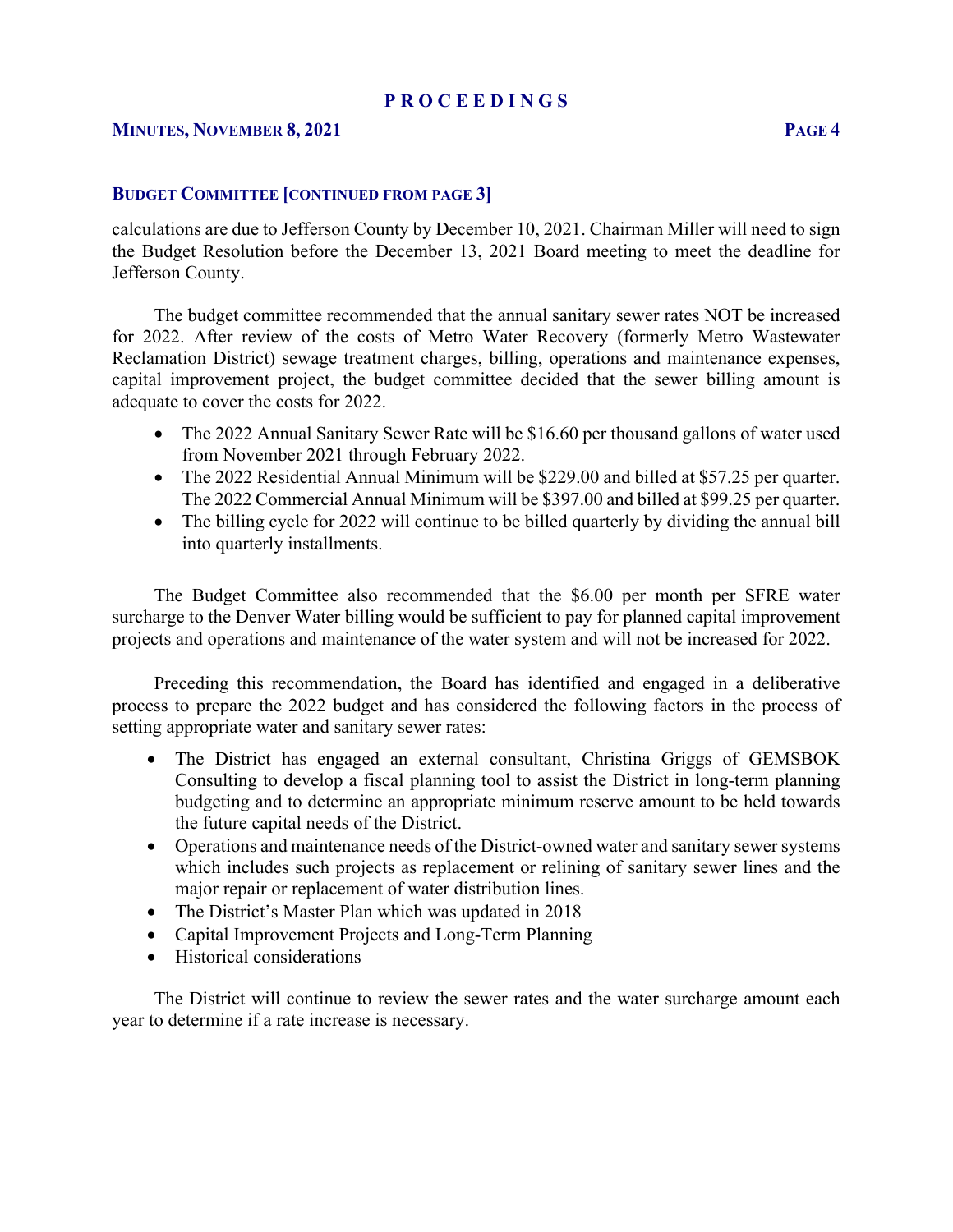## **INSURANCE COMMITTEE**

### **Adopt Sanitation Maintenance Warranty Deductible Program for 2022**

 **R-21-062 RESOLVED, UPON** motion by Treasurer Coria, seconded by Director Larsson and unanimously carried, to adopt the Sanitation Maintenance Warranty Deductible Program for 2022 and authorize Chairman Miller to sign the Colorado Special District Property & Liability Pool insurance endorsement form.

 Preceding this action, District Manager explained that the District is eligible to receive a 33% Discount on their Liability Insurance premium since the District inspects and cleans the District owned sewer lines every three years.

### **LEGAL COUNSEL'S REPORT**

### **Acceptance of Annual Administrative Matters Resolution for 2022**

 **R-21-063 RESOLVED** upon motion by Vice-Chairman Johnson, seconded by Treasurer Coria and unanimously carried to accept the Annual Administrative Matters Resolution for 2022.

 Preceding this action, Legal Counsel Dykstra explained that this Resolution is passed once a year and authorizes Legal Counsel and the District Manager to perform all of the statutory functions for the District.

# **Acceptance of the Resolution to Call Directors for the Regular Board of Directors Election on May 3, 2022**

**R-21-064 RESOLVED** upon motion by Director Hundley, seconded by Vice-Chairman Johnson and unanimously carried to accept the Resolution to Call Directors for the Regular Board of Directors Election on May 3, 2022.

Preceding this action, Legal Counsel Dykstra explained that a Regular Board of Directors Election is scheduled to be held on May 3, 2022 for three (3) three-year terms for Barbara J. Coria, Linda M. Larsson and Neil A. Johnson. The Bear Creek Water and Sanitation District Board Secretary, Jan C. Walker is appointed to serve as the Designated Election Official.

### **DISTRICT MANAGERS REPORT**

## **Accept Acknowledgement and Acceptance Agreements**

 **R-21-065 RESOLVED,** upon motion by Treasurer Coria seconded by Vice-Chairman Johnson and unanimously carried to authorize Chairman Miller to sign the Acknowledgement and Acceptance Agreements with Ycubed Investments and South Kipling Properties, who are property owners in the Hampden Kipling Partnership (HKP), These Agreements acknowledge and accept the terms of a Supplementary Agreement dated 09/08/92, in which the four owners within the Hampden Kipling Shopping Center must accept responsibility for the maintenance and repair of fire hydrants and a water service line within the shopping center that do not meet District standards and are considered private. The District has signed Agreements on file from the remaining two HKP property owners.